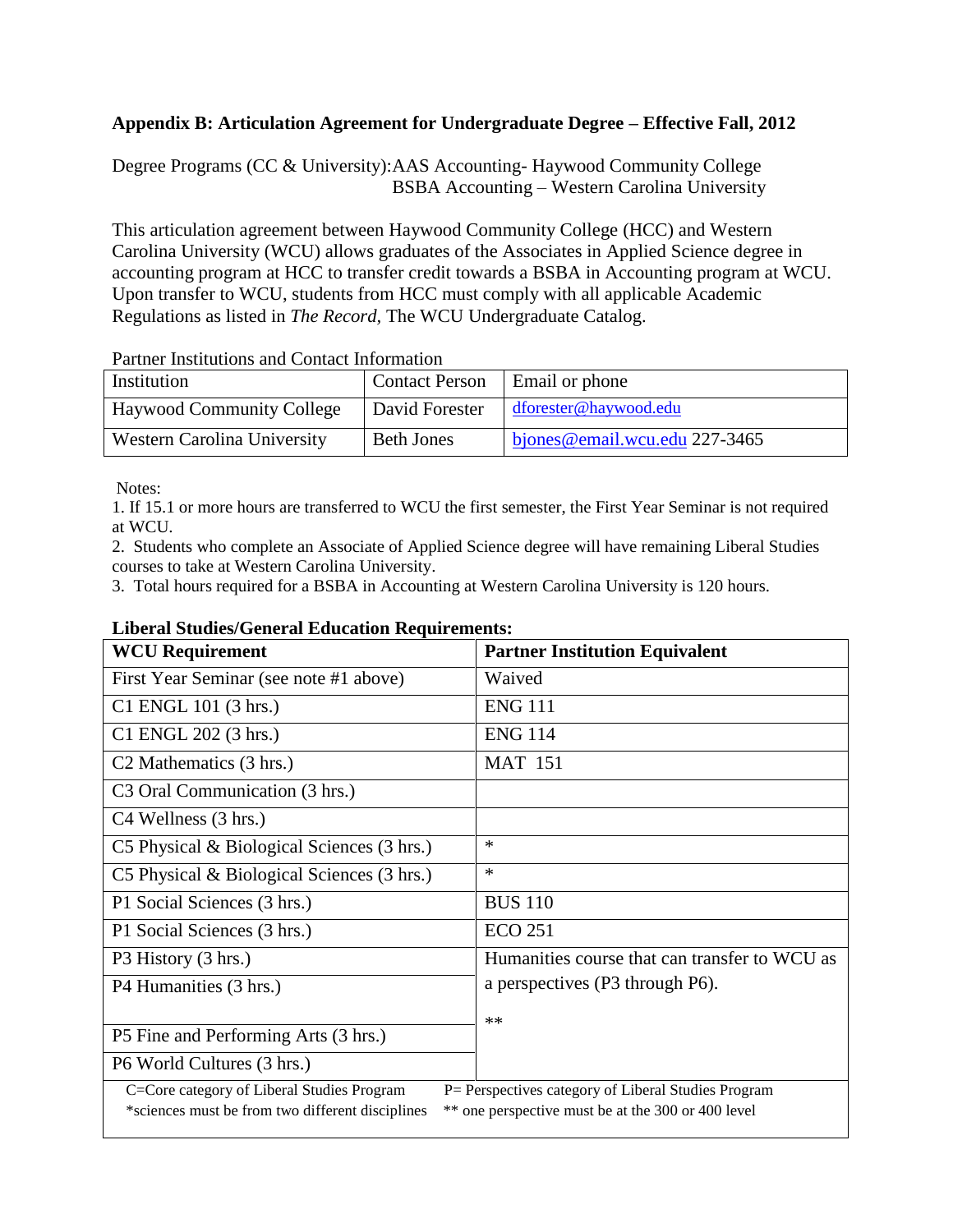| <b>WCU Requirement</b>  | <b>Partner Institution Equivalent</b>          |
|-------------------------|------------------------------------------------|
| ACCT 251                | <b>ACC 120</b>                                 |
| ECON 231 (satisfies P1) | <b>ECO 251</b>                                 |
| MATH 170 (satisfies C2) | <b>MAT 151</b>                                 |
| ACCT 252                | <b>ACC 121</b>                                 |
| <b>CIS 251</b>          |                                                |
| <b>LAW 230</b>          | <b>BUS 115</b>                                 |
| <b>MKT 201</b>          |                                                |
| <b>ECON 232</b>         | ECO 252 (Social & Behavioral Science Elective) |
| <b>FIN 305</b>          |                                                |
| <b>MGT 300</b>          |                                                |
| QA 305                  |                                                |
| <b>MGT 404</b>          |                                                |
| ACCT 275                | <b>ACC 220</b>                                 |
| ACCT 352                |                                                |
| ACCT 355                |                                                |
| ACCT 356                |                                                |
| ACCT 365                |                                                |
| ACCT 454                |                                                |
| ACCT 495                |                                                |

## **Major Requirements (courses)**

Other requirements needed to complete the degree program.

30 hours of general electives